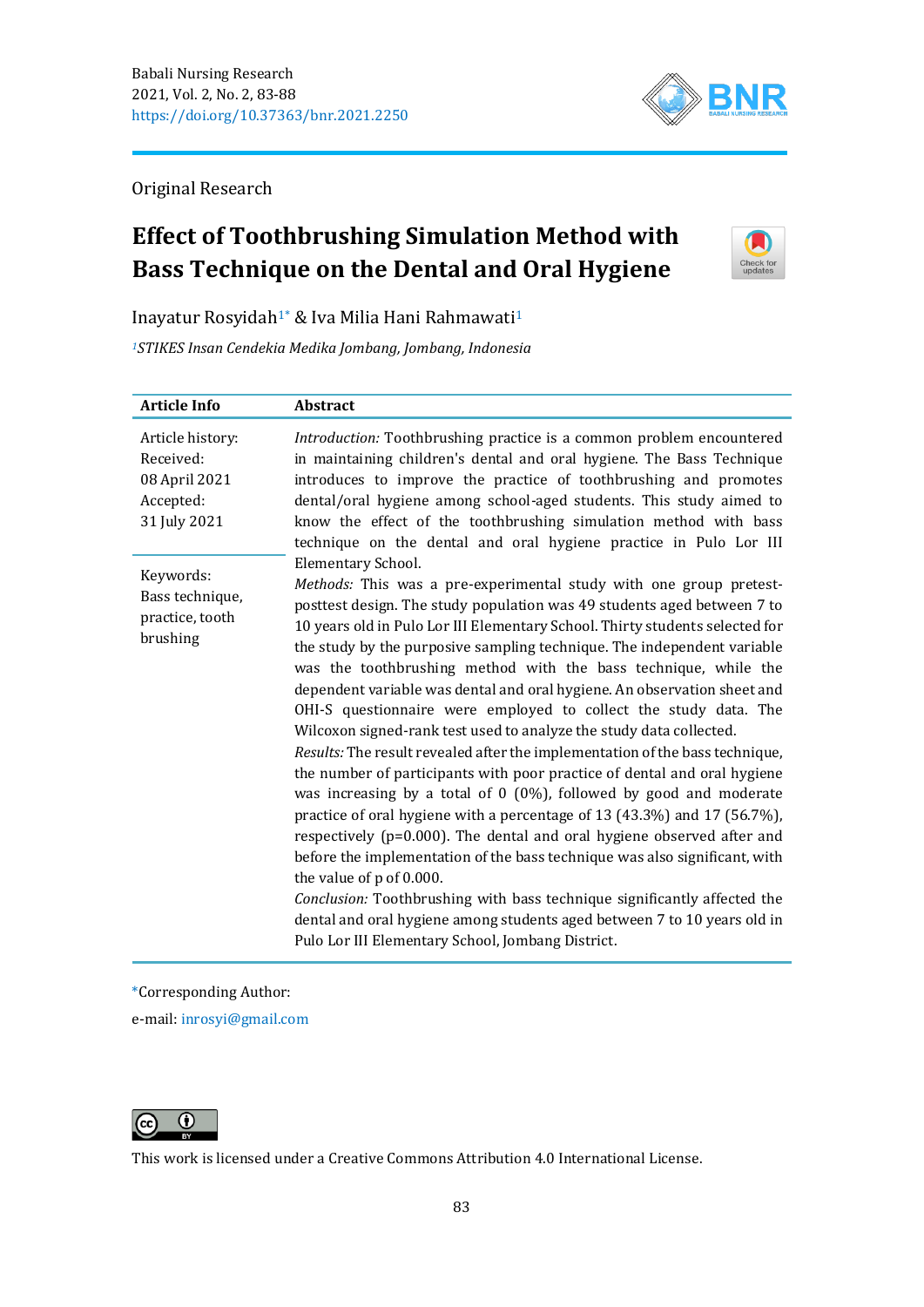### **INTRODUCTION**

Dental and oral hygiene are an essential part of general health. The high prevalence of dental and oral issues in Indonesia indicated efforts to manage and prevent dental and oral diseases required among all the population [1], [2].

Only a few of toothbrushing techniques are popular among the children population. Vertical and horizontal techniques are well known and commonly implemented to maintain their dental and oral hygiene. The Bass Technique introduced to improve the effectiveness of toothbrushing practice in maintaining dental and oral hygiene [3].

Children estimated as a dense population with a high number of tooth decay cases in Indonesia. A health survey conducted by Indonesian Health Ministry in 2018 showed that 25.9% of Indonesians had dental and oral hygiene issues. The total of dental and oral hygiene issues in East Java was still above the average was 28.6%. These cases happened due to the poor toothbrushing practice among children under the age of 10 years old in East Java. The toothbrushing practice in East Java was still lingering around the percentage of 93,5%, under the average of national tooth brushing practice (93.8%) [4]. A high number of tooth decay cases also occurred in Jombang Regency. There were 4.178 cases of tooth decay happened in this area. A significant increase in tooth decay cases also found in Pulo Lor District. The number of tooth decay cases in Pulo Lor at 2014, 2015, and 2016 were 2.1%, 2.7 %, and 3.1%, respectively [5].

Factors affecting tooth decay cases among the children population are the presence of *Streptococcus* and *Lactobacillus*  bacteria in the oral cavity, food particles (especially candy and chocolate products), the anatomical structure of the teeth, and high saliva production. Dental or oral hygiene, the frequency of eating, sex, and age were also affected tooth decay cases [6].

Gingivitis also frequently happened due to poor dental and oral hygiene. The presence of *Streptococcus* bacteria can cause inflammation in the gingiva mucosal tissues [6].

Proper toothbrushing practices require in maintaining good dental and oral hygiene [3]. The combination of toothbrushing practice with various techniques of brushing teeth able to significantly improve dental and oral hygiene. One technique applied is a bass technique [3]. Bass technique conducted by putting the toothbrush on the level of 45° on the radix of the teeth and using gentle pressures with a circular motion to clean the teeth [3]. Toothbrushing practice is a healthy habit that necessarily adapted and adopted in an early stage of life because plaque control is significant in maintaining dental and oral hygiene [7]. The aim of this research is to identify effect of toothbrushing simulation method with bass technique on the dental and oral hygiene.

#### **METHODS**

The research design in this study is preexperimental study with one group pretestposttest design, The study population was 49 students with aged between 7 to 10 years old in Pulo Lor III Elementary School Jombang District, the sample was 30 students with Purposive sampling technique employed to select study participants with inclusion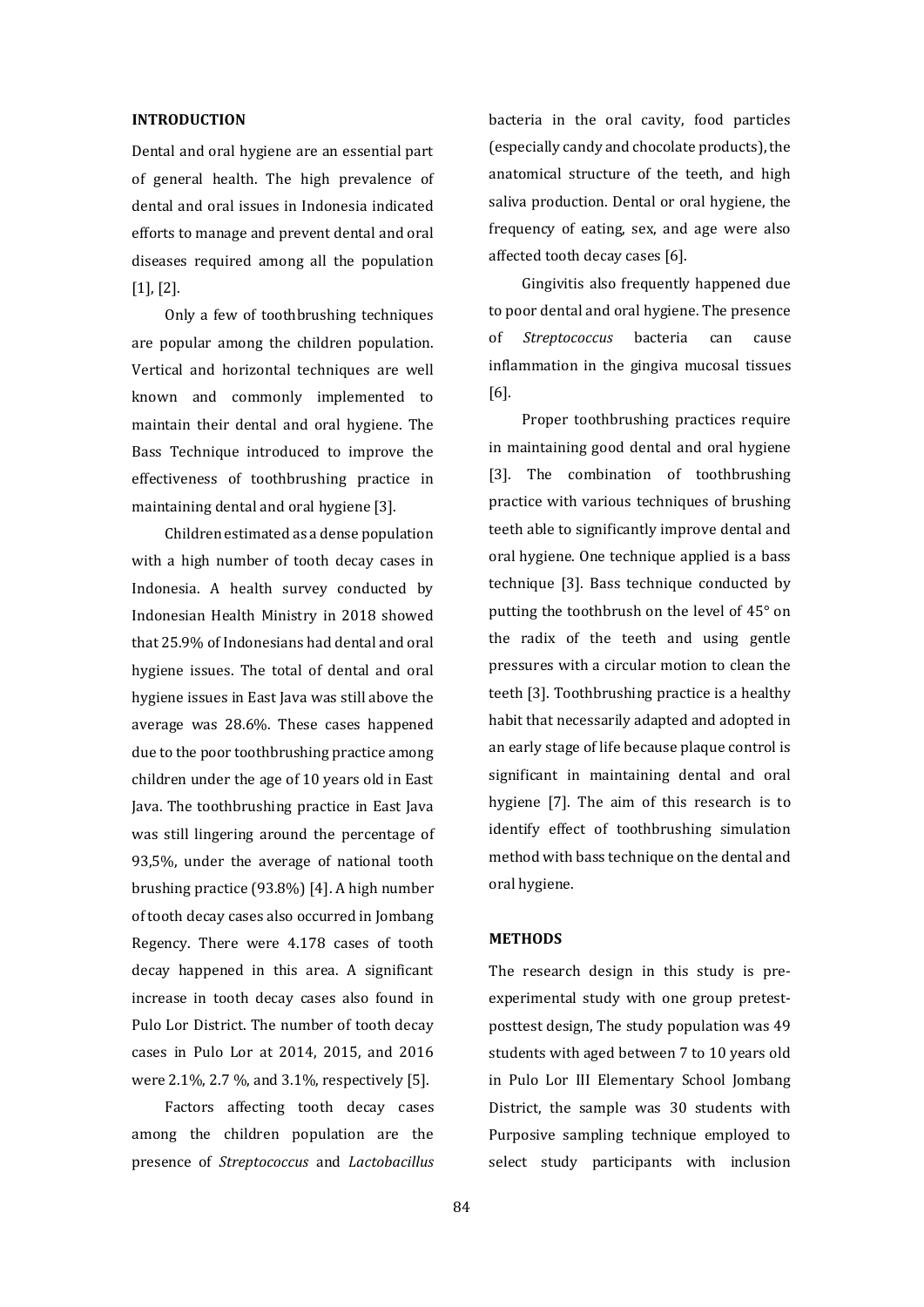criteria including school children aged 7-10 years old, who are willing to be respondents. And Children in school who have read and written. while the exclusion criteria respondents with gingivitis, respondents who experienced inflammation of the tongue, and respondents who received school permission at the time of data collection.

The research was conducted from February to May 2020. The ethical test was conducted at the STIKES Insan Cendekia Medika Jombang Ethics Test Commission NO. 004/KEPK/ICME/II/2020.

The study variable was the effect of the bass technique on dental dan oral hygiene practice in Pulo Lor III Elementary School, Jombang District. Data collected from the observation then processed through data editing, coding, scoring, and tabulating. Wilcoxon Test conducted to analyze the data. Based on statistical analysis using the Wilcoxon test with the help of SPSS 21 with a significance level of =  $0.05$ , it was obtained p =

0.000 which means p <0.05, namely H1 is accepted, which means that there is an effect of the simulation method of brushing teeth using the bass technique on dental and oral hygiene.

# **RESULTS**

According to Table 1 before the implementation of the toothbrushing method in Pulo Lor III Elementary School, there were 27 students (90%) with poor toothbrushing practice. The improvement of this toothbrushing practice found on 18 students (60%) after the implementation of the toothbrushing simulation method.

According to Table 2 the majority of the participants were experiencing improvement in their dental and oral hygiene. Twenty-three students (76.6%) had moderate dental and oral health. There were 17 students (56.7%) who had good dental and oral hygiene after the implementation of the toothbrushing simulation method with the bass technique

### **Table 1**

| <b>Toothbrushing Practice</b> | <b>Before the Implementation</b><br>of Bass Technique |               | After the Implementation of<br><b>Bass Technique</b> |      |
|-------------------------------|-------------------------------------------------------|---------------|------------------------------------------------------|------|
|                               |                                                       | $\frac{0}{0}$ |                                                      | %    |
| Poor                          | 27                                                    | 90            |                                                      |      |
| Moderate                      |                                                       | 10            | 10                                                   | 33.3 |
| Good                          |                                                       |               | 18                                                   | 60   |
| <b>Total</b>                  | 30                                                    | 100           | 30                                                   | 100  |

The Practice of Toothbrushing Before and After the Implementation of Toothbrushing Method with Bass Technique

Wilcoxon Statistical Analysis Result,  $\rho = 0.000$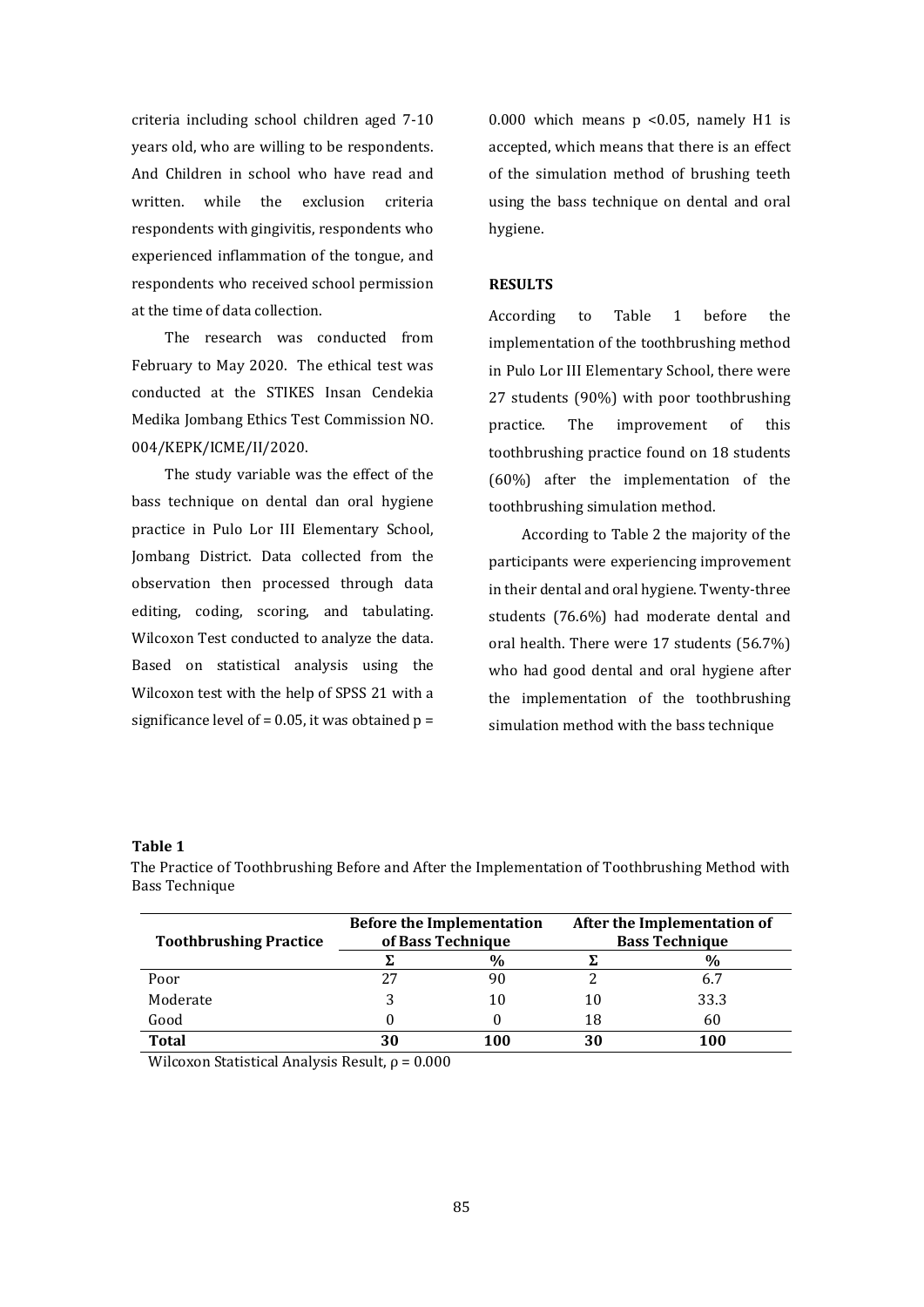# **Table 2**

| <b>Dental and Oral Hygiene</b> | <b>Before the Implementation</b><br>of Bass Technique |               | After the Implementation of<br><b>Bass Technique</b> |      |
|--------------------------------|-------------------------------------------------------|---------------|------------------------------------------------------|------|
|                                |                                                       | $\frac{0}{0}$ |                                                      |      |
| Poor                           |                                                       | 10            |                                                      |      |
| Moderate                       | 23                                                    | 76.7          | 13                                                   | 43.3 |
| Good                           | 4                                                     | 13.3          | 17                                                   | 56.7 |
| <b>Total</b>                   | 30                                                    | 100           | 30                                                   | 100  |

Dental and Oral Hygiene Before and After the Implementation of the Toothbrushing Simulation Method with the Bass Technique

Wilcoxon Statistical Analysis Result,  $\rho = 0.000$ 

#### **DISCUSSION**

Results revealed that toothbrushing simulation with bass technique significantly affected the toothbrushing practice. Significant improvement in toothbrushing practice found in the majority of the participants after the implementation of this simulation. Ninety percent of the participants (27 students) toothbrushing practice classified in a poor level before the simulation. After the simulation, 18 participants (60%) were experiencing improvement in their toothbrushing practice. This result indicated that the toothbrushing simulation well accepted by the study participants. Their comprehensive understanding and feedbacks given during the simulation affected the toothbrushing practice among the students.

Two-way communication happened between the health educators and participants in the simulation method done in this study. This type of communication prevented distractions that made their focus better during the simulation. At the age of 7 to 10 years old, children tend to learn effectively through various stimulation on their senses (eyes, ears, nose, tongue, and skin). The

modification of their environment according to these senses during the study would help them process the information better. It also made them well-adapted due to real situations. The simulation method in this study encourages direct demonstration of the toothbrushing method. Also, the independent and leaded-learning system makes the learning process felt more valuable and memorable for them. Children aged between 7 to 10 years old have concrete cognitive development. It showed that they tended to learn better from physical or true objects [8].

The toothbrushing simulation with the bass technique also showed a significant effect on dental and oral hygiene. The majority of the participants were experiencing improvement in their dental and oral hygiene. Seventeen students (56.7%) from 23 students (76.6%) with a moderate level of dental and oral hygiene in the initial measurement finally had good dental and oral hygiene at the end of the study.

Before the simulation, 23 students (76.6%) had moderate level of dental and oral hygiene. After the simulation, there were seventeen students (56.7%) with good dental and oral hygiene. Although almost half of the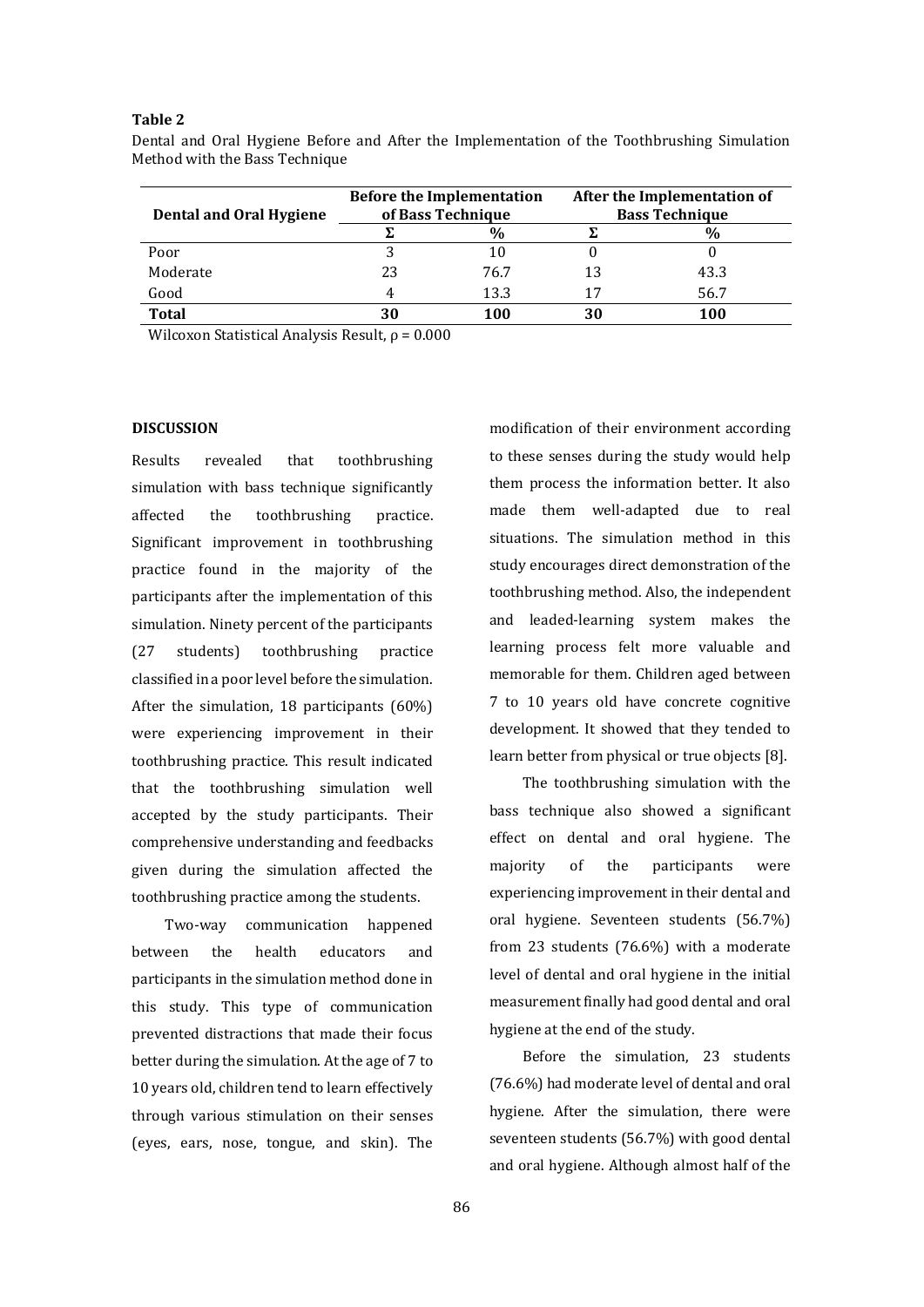participants had moderate level of dental and oral hygiene at the end of the study, the number of participants with poor dental and oral hygiene was decreased (10 students; 33.3%). Toothbrushing practice is significant in reducing food particles or plaques left on teeth after eating. It also effective in preventing tooth decay or cavities, maintain dental hygiene and reduce discomforts. Hence, the simulation method could affect dental and oral hygiene. Toothbrushing practice is a method to clean the teeth from plaques accumulated on the oral cavity [9], [10]. Dental and oral hygiene significantly affected the prevention of tooth decay, gingivitis, and bad breath.

Maintaining dental and oral health also reduced the discomfort in eliminating plaques between teeth [10], [11]. Besides direct teaching, the simulation also helped them to learn and memorize the steps immediately. This method also prevented misunderstanding the toothbrushing steps. The simulation method done provided a clear description, direct observation, and practices. Questions and feedbacks allowed during the simulation to make a clear and complete understanding of the toothbrushing practice.

Health education is a form of effort done by individuals or groups to elevate the skill, knowledge, attitude, and practice [12]. The attitude toward a health behavior is not the only factor that affected the formation of proper health practice [13]. Perception, leading factors, mechanism, and adoption also affected the formation of health practices. The simulation method helped the children in perceiving and assessing the proper toothbrushing practice to maintain dental and

oral hygiene. The limitation of the research is the lack of time management after counseling so that the lag time before and after the simulation is less than optimal.

#### **CONCLUSION**

The majority of participants had poor level of toothbrushing practice before the implementation of the toothbrushing simulation method with the bass technique. The majority of participants had good level of toothbrushing practice after the implementation of the toothbrushing simulation method with the bass technique. The majority of participants had moderate level of dental and oral hygiene before the implementation of the toothbrushing simulation method with the bass technique. The majority of participants had good level of dental and oral hygiene after the implementation of the toothbrushing simulation method with the bass technique. Toothbrushing simulation method with the bass technique significantly affected the toothbrushing practice among the students aged 7 to 10 years old in Pulo Lor III Elementary School, Jombang District. Toothbrushing simulation method with the bass technique significantly affected the dental and oral hygiene among the students aged 7 to 10 years old in Pulo Lor III Elementary School, Jombang District.

Recommendation for the parents in teaching the correct method of toothbrushing to their children. This method expects good and routine practice of toothbrushing among children population with or without parental guidance. And for the next recommendation is to future studies, the duration before and after